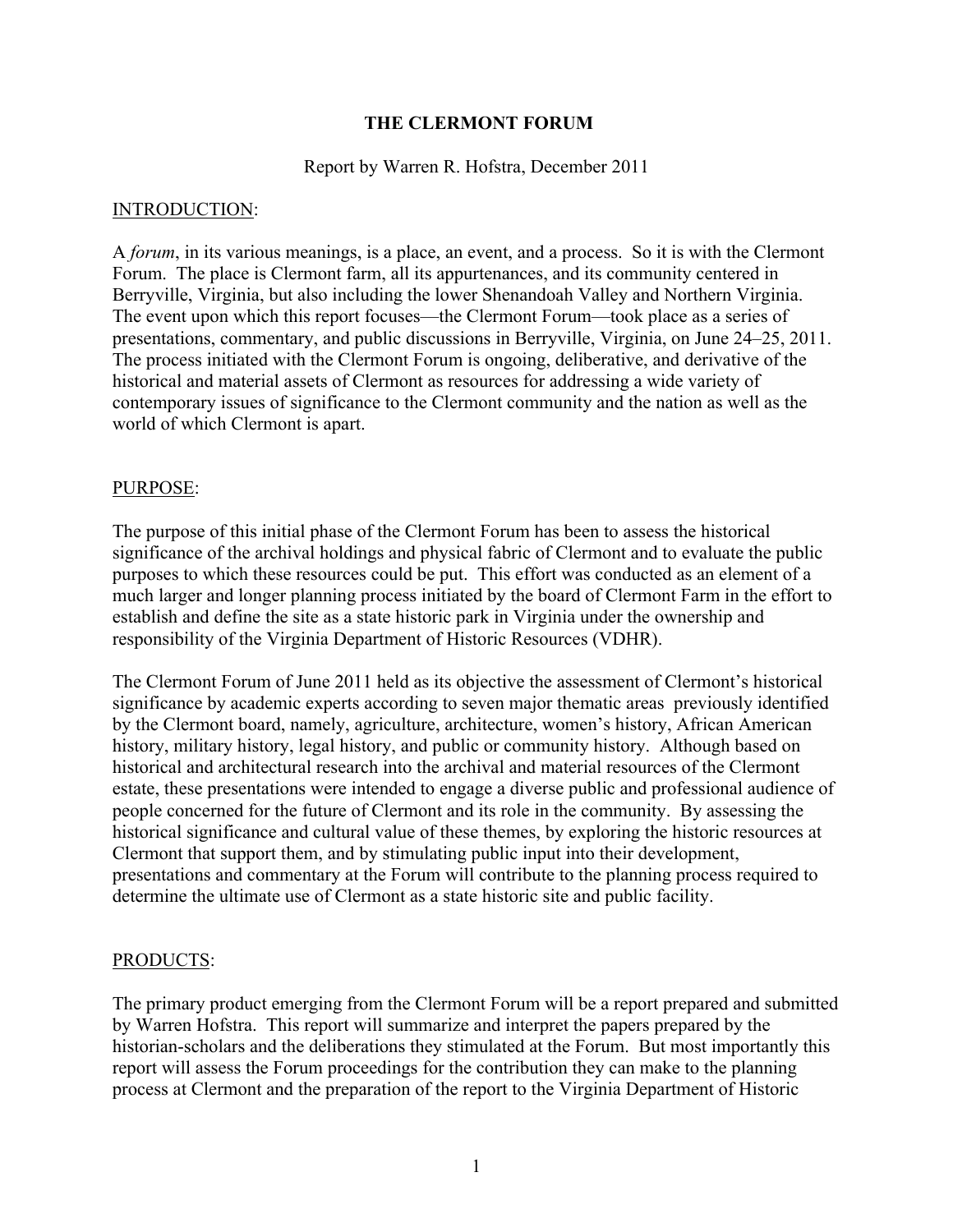Resources, *Plan for the Uses and Interpretation of Clermont.* The input from scholars and their evaluation of the significance of Clermont's identified historical themes will allow Clermont to seek effective application of its historic resources in the future and insure the highest possible public use of the property.

The products of the Clermont Forum will also include nine papers addressing the significance of historical and material resources at Clermont and their possible uses in not only interpreting the site but also developing it for public uses. Employing very prominent and well-recognized scholars in the process of research and interpretation will lend immeasurable credibility and academic respect for public programs at Clermont while, at the same time, this approach will enhance public appreciation for these programs.

A final product of the Clermont Forum entails the intangible but inestimable good will of a community incorporated into the planning process for developing the mission and programs of Clermont. It is this collaboration between Clermont and its community that will determine and define the success of Clermont's program in the future.

# SCOPE AND SCHEDULE OF WORK:

- 1. **Formulation (March–June 2010):** The effort of organizing and implementing the Clermont Forum began in March 2010, when Warren Hofstra was invited to direct the effort of recruiting scholar participants to assess the archival and material resources of Clermont and to take the lead in the presentation of their findings at a public forum planned originally for fall 2010. Hofstra agreed but recommended that the forum be deferred to the following spring or early summer so as to accommodate an initial planning meeting with the scholar participants for the purpose of acquainting them with the specific history of Clermont by theme, the physical resources of the estate, the current state of its relationship with the VDHR, the personnel of Clermont staff and board, and the possible missions of a projected state historic park at Clermont. The board concurred and fixed the date of this planning meeting for November 19, 2011.
- 2. **Recruitment (May–August, 2010):** Hofstra began identifying and recruiting scholar participants during the summer of 2010 according to their expertise in each of the seven thematic areas previously defined by the board. Explicit criteria guided this effort: (1) Each participant was to be a publically recognized specialist in the thematic area of their assigned proficiency, (2) each participant would possess acknowledged skill and experience in the public interpretation of his or her field of scholarly expertise, and (3) each was to be willing to work outside the usual parameters of academic life and scholarship in a creative and innovative planning process with an unprecedented and undetermined outcome for a historic site of yet-to-be-established significance. Hofstra completed this task by the end of August 2010. The roster of scholar participants with brief biographies can be found in appendix 1 of this report.
- 3. **Planning meeting for scholar participants (November 18–19, 2010):** The planning meeting was held during an evening and the full day following on November 18–19, 2010.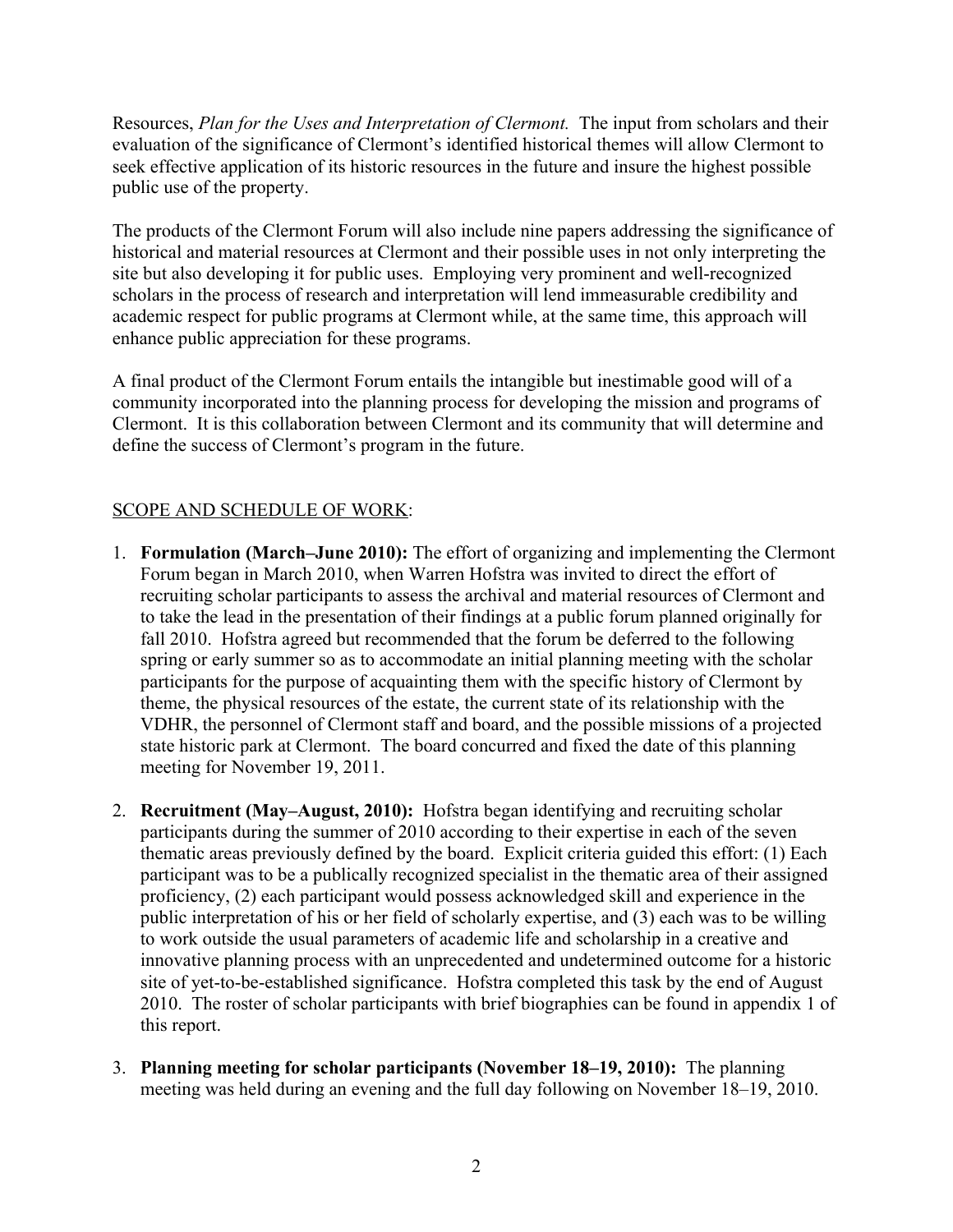Arriving in Berryville and accommodated at the Battletown Inn, the scholar participants attended an introductory reception sponsored by the Clarke County Historical Association at the society's headquarters and museum on Main Street in the town followed by a dinner with Clermont board and staff members at the Battletown. Working sessions were conducted the following day at Clermont and at the Josephine School Community Museum.

- 4. **Research and preparation of presentations and papers (November 2010–June 2011):**  Whereas the purpose of the planning meeting was to equip scholar participants with the information necessary for their work, these individuals then conducted research and prepared papers on their thematic areas from the conclusion of the meeting until presentations at the Forum began the following June. Since the Forum was conceived as a first round of review and critique on the papers, scholar participants had an additional two months following the Forum for the completion of papers. Additional funds for travel and accommodation were made available to scholars to facilitate work in Berryville where archival resources are housed with the holdings of the Clarke County Historical Association. Mary Morris, archivist for both the association and for Clermont, assisted famously with this work.
- 5. **Clermont Forum (June 24–25, 2011):** Because the object of the Clermont Forum was to engage the public in discussion with the scholar presenters, the Forum was held in public spaces: the Parish Hall of Grace Episcopal Church in Berryville on Friday, June 24 and on the following day, Saturday, at the old courthouse also in Berryville. In order to facilitate public response to and discussion about presentations by scholars, four individuals from the Clarke County community participated as a panel in each session to raise questions, provide comment, and stimulate discussion. Presentations were grouped into two-hour thematic sessions according to topic: two on Friday afternoon beginning at 12:45 and 3:15 and two on Saturday morning at 9:30 and 12:30 (see Clermont Forum program in appendix). Ample breaks between sessions allowed for discussion among presenters, commentators, and members of the audience. To further the objective of engaging the public in the discussion of Clermont's historical significance and in the process of planning for the public use to which the themes inherent in Clermont's history could be put, Friday concluded with a reception consisting of all locally prepared foods, and the Forum itself ended over a luncheon on Saturday afternoon.
	- a. Approximately sixty-five people attended the opening Forum sessions on Friday and about forty-five were present the following Saturday morning. Public discussion was vigorous and productive but not as fulsome as was hoped or expected.
	- b. By the conclusion of the Forum, it had become evident to the scholar-presenters that interesting and important themes, analyses, and interpretations were beginning to emerge from the cross fertilization of ideas at Forum sessions. This type of intellectual interchange about practical outcomes was, of course, the objective of the Forum, but the consensus among participants was that more time was required to pursue these ideas and render them applicable to the planning needs of Clermont. Thus the necessity of a follow-up session among scholar presenters was born at the Clermont Forum.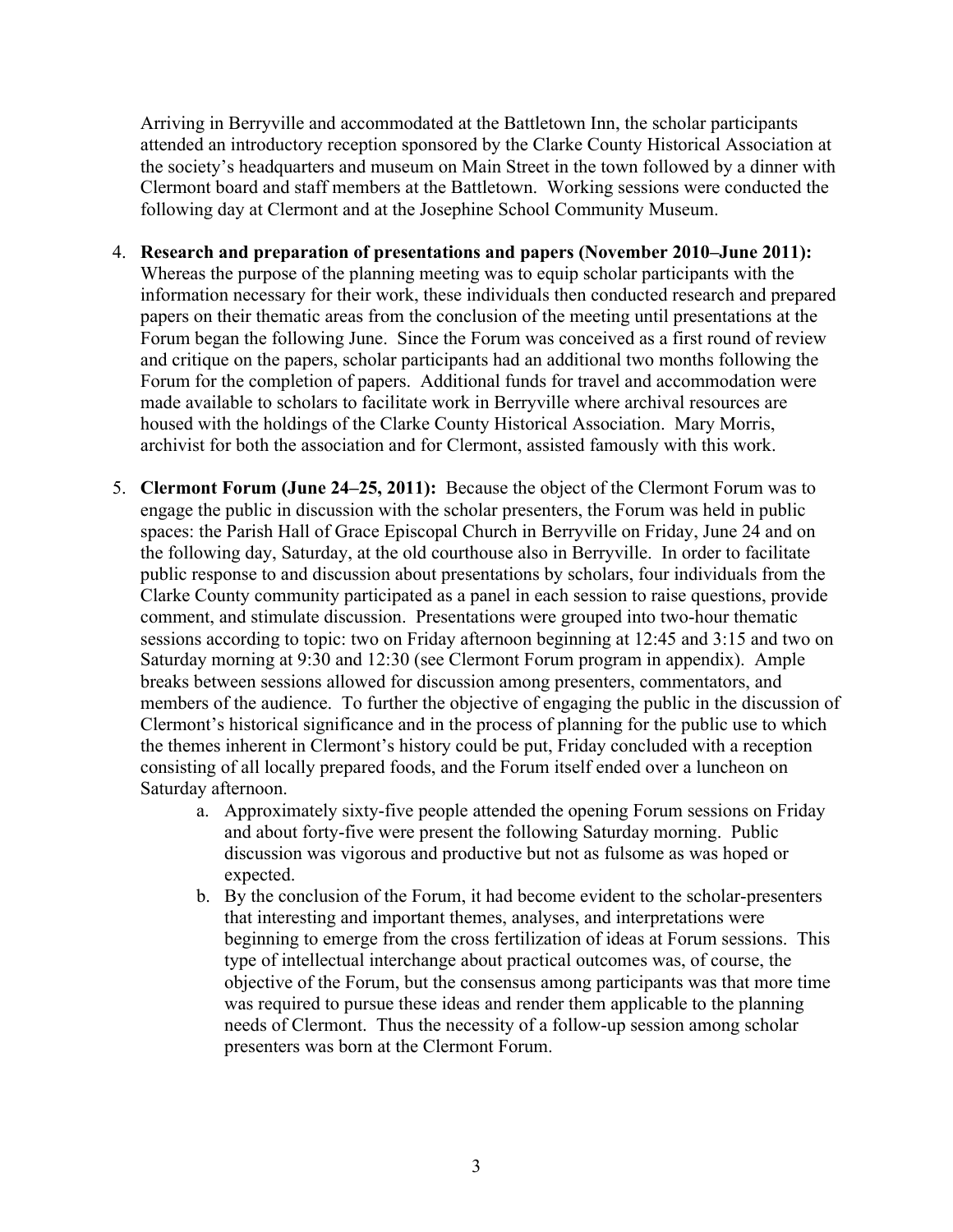6. **Clermont Forum Evaluation Session (October 21, 2011):** With the approval by and financial support from the Clermont board of directors, an evaluation meeting of scholar presenters was held at Clermont Farm from 10:00 a.m. to 3:00 p.m. on Friday, October 21, 2011. Board members participated on their own initiative, and approximately six to eight were in attendance at all times. Because all of the participant scholars had read each other's papers, discussion focused on themes and interpretations common among them. During the morning session, each participant summarized his or her findings according to designated themes and engaged in open discussion about its significance in terms of the archival holdings and architectural assets of Clermont. The afternoon session was devoted to crafting recommendations for the planning process at Clermont as the board and staff prepares its report to the VDHR.

# SIGNIFICANCE AND PUBLIC VALUE OF CLERMONT'S HISTORICAL ASSETS:

Each participant scholar in the Clermont Forum was asked to review and evaluate the archival or architectural holdings of the Clermont estate in light of two questions: (1) "What is the significance of the historical theme upon which you are working as it is articulated in the archival, material, and oral history resources of Clermont"; and (2) "what is the public value of knowledge within your thematic area for Clermont and its community?" In sum, none of the scholar presenters assessed the historic resources and holdings of Clermont within his or her thematic area as insignificant. Each found these resources significant in different ways and in different contexts, but all agreed that Clermont's history is highly significant at the various levels of local, regional, national, and in some cases, transnational history. The completed papers addressing these questions and reviewing each scholar's findings are enclosed with this report. Synopses follow:

- 1. **Kym Rice, "Out with the Old, in with the New: Rethinking Clermont as a Historic Site."** Kym Rice began the Forum because her presentation on museums and communities was intended not as a review of any particular set of historic resources at Clermont but as an assessment of the contemporary status of history museums in American life and the possible roles Clermont could play as a state historic site in Virginia. Rice asserted that every successful historic site must have a compelling story to tell whether it is a historic house museum, a collection-based institution, or a site for varied cultural activities. Moreover, those museums thriving in the twenty-first century, she observed, are those deeply engaged in their communities as institutions to which people look not only for the preservation of their past but also for addressing issues significant in the present or the future. In the latter case history museums can provide a forum in which lessons from the past can be brought to bear on the needs of people today.
- 2. **Kenneth E. Koons, "Farming at Clermont during the Age of Grain: The World of Edward McCormick."** In assessing the significance of the agricultural history of Clermont and the archival sources to recount this history, Kenneth Koons focused on the activities of Edward McCormack, who owned and farmed Clermont from 1848 until his death in 1870. There are good reasons for this decision. McCormick's activities at Clermont fell squarely at the center of the period of high farming in the Shenandoah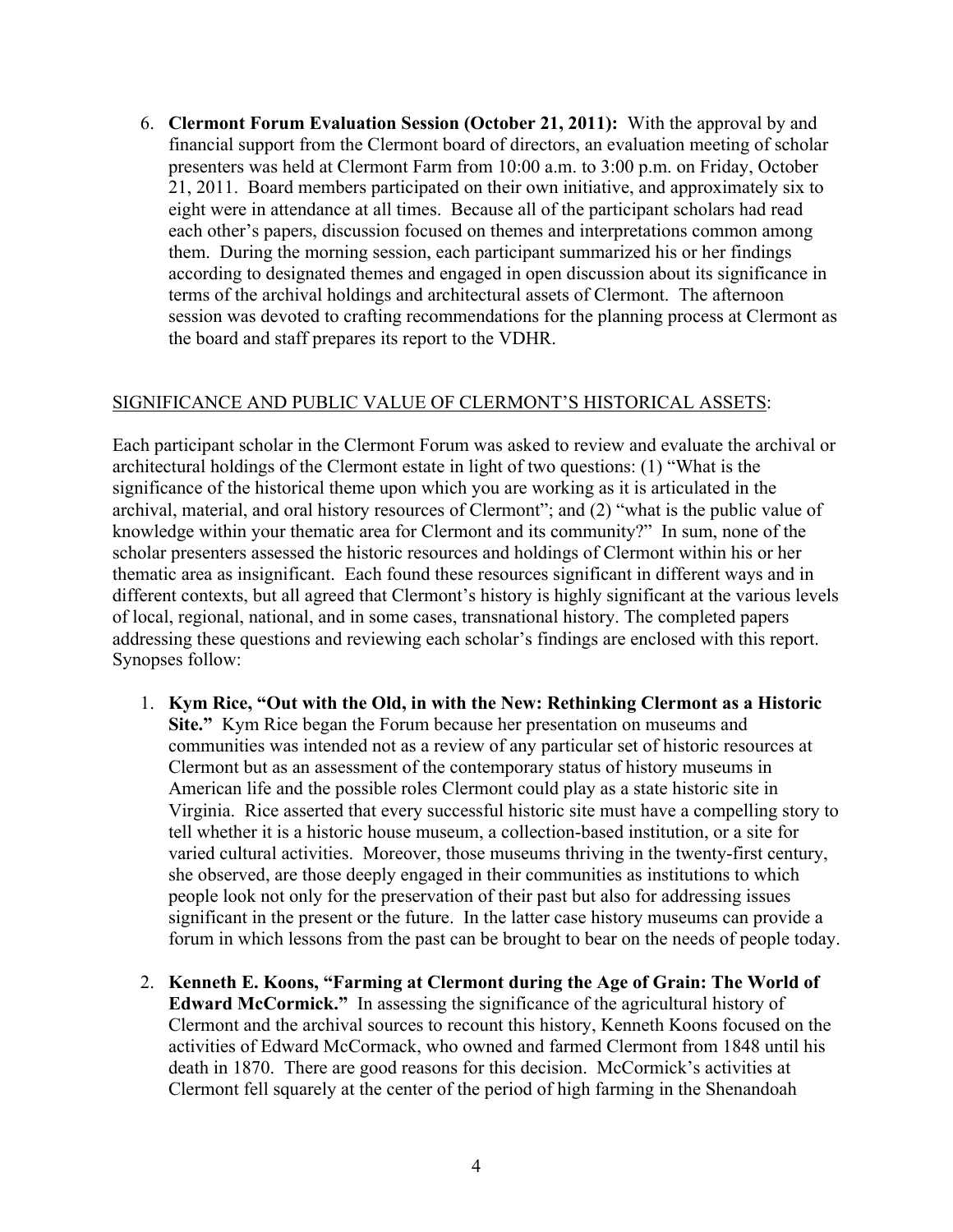Valley when farmers had developed agriculture in the region to an art form based on the high productivity of grains, primarily wheat, and wheaten flour. As Koons demonstrates, the Shenandoah Valley led the South in the production of wheat by both per acre and per capita measures of productivity. Clarke County, moreover, led the Valley in this regard, and Edward McCormack ranked among the top 20 percent of farmers in the county. Clearly McCormack's agricultural activities at Clermont were significant during the peak period of the "Age of Grain," which overall lasted from the late eighteenth century until the 1950s and shaped practically every aspect of rural life in the region.

Most significant among the features of agriculture in which Clermont and McCormick excelled was the diversity of rural enterprise. In addition to producing wheat—2,500 bushels in 1850—and flour, McCormick engaged in "general mixed farming" and the cultivation of other grains such as rye, oats, and corn; the raising of livestock including cattle, horses, oxen, swine, sheep, chickens, and various other barnyard fowl; and the production of other crops such as hay. The full range of commodities that Clermont yielded during this period would have included various kinds and grades of flour in addition to meat, hides, wool, cheese, milk, other diary goods, honey, feathers, hay, yarn, and other commodities as demanded by domestic needs and the market economy. Although wheat and flour produced the greatest income, diversity was the keystone of agricultural activity. Diversity allowed for agricultural sustainability, market responsiveness, and protection from economic downturns. In the final analysis, the full significance of agriculture at Clermont from the end of the eighteenth century to mid-twentieth century lay not only in productivity but also in diversity and sustainability.

3. **Melvin Patrick Ely, "House of Bondage, Springboard into Freedom: Clermont and Clarke County's Black Community."** Mel Ely shared responsibility with Karen Hughes White for evaluating the African American history of Clermont and reviewing Clermont's assets for studying and interpreting this history. As Ely puts it: "Clermont and Clarke County boast a fascinating and sometimes surprising African American history. That story should be presented to the public" (p. 1). Ely's report leaves little doubt that associations between Clermont and African American peoples both in slavery and in freedom are significant not only for the African Americans of contemporary Clarke County, including all those living on the Josephine Street today, but also for the larger story of African Americans in the sum of American history. Clarke County and its system of mixed agriculture and grain farming, Ely acknowledges, bears the status of an "outlier" in the economic and social systems of earlier Virginias in which slavery played a major role in tobacco production. But the history of the county "*both in its representativeness and in its peculiarities*, can help us define what has been 'normal' in the history of the American South" (p. 2). That the combination of general agriculture and slave labor conferred upon Clarke County an outlier status increases opportunities for and enhances the significance of further study of slavery's economic and social adaptability in antebellum America.

Due to its outlier status and the diverse labor demands of mixed agriculture, Clarke County not only possessed a "numerically significant" free black population but free people also "participated noticeably in the antebellum economy," they served as a lightning rod "in defenses of slavery that white Virginians generated," and their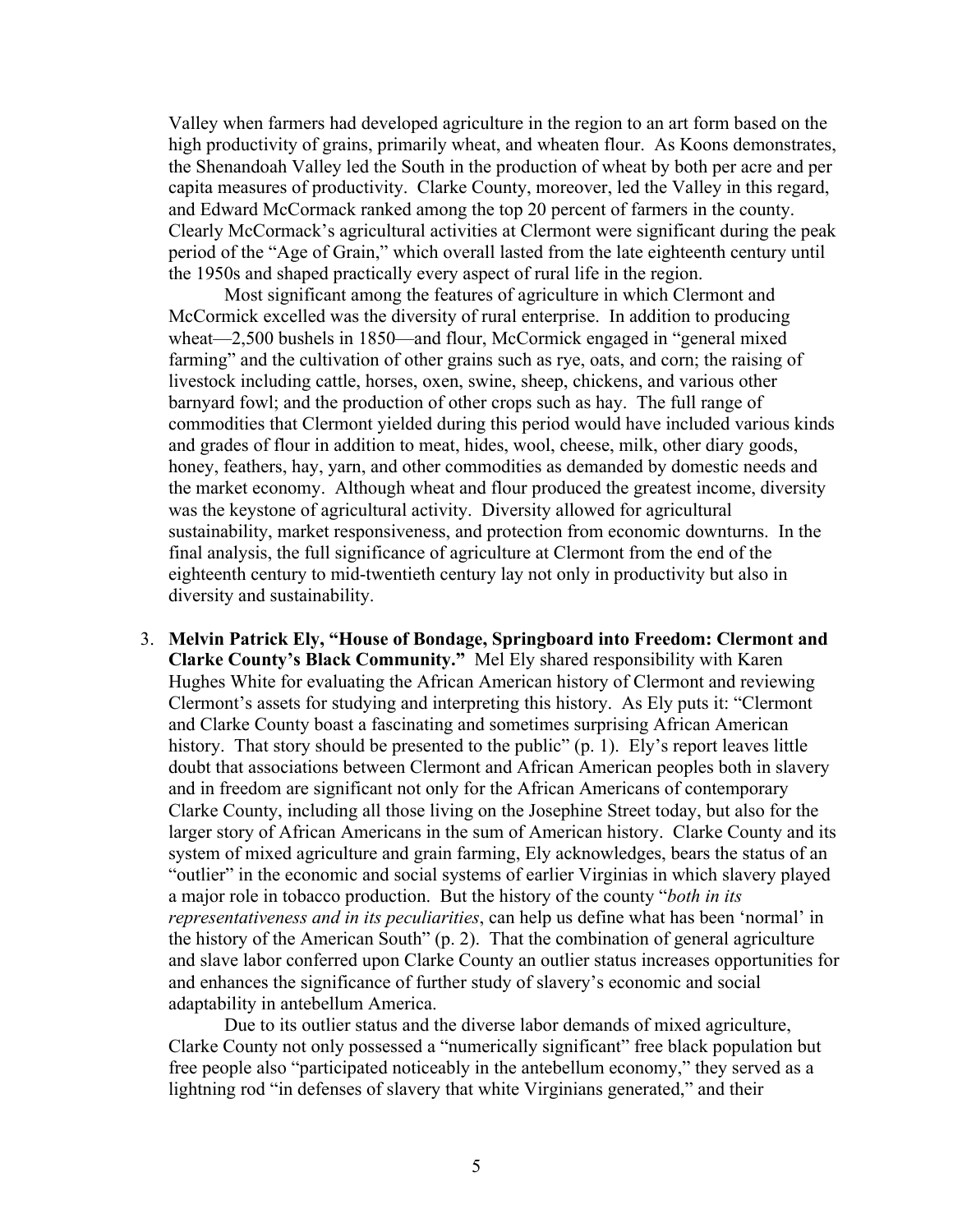relationships with white people were "far more varied, and sometimes more friendly, than has generally been assumed" (p. 2). Therefore Clermont and Clarke County constitute an excellent site for the study of the complex interaction between slavery and freedom in American life before the Civil War and for how the place and its region became a "springboard into freedom" (p. 1) as a result of the conflict. The activities of antebellum emancipationists such as William Meade and Ann Randolph Mead Page, the development of small but autonomous black communities after the Civil War, and the large outmigration of black people in post-Reconstruction society demonstrate how this springboard might have worked in the story of African American freedom. For the purposes of researching and relating all these developments, the archival holdings and architectural assets of Clermont prove sufficient and substantial.

4. **Karen Hughes White, "African American Daily Life at Clermont."** Karen Hughes White's research makes abundantly clear that the architectural and archival holdings of Clermont not only document African American life there extensively but that these resources reveal the significance of the lives of both slaves and freed people in the larger story of Clermont's history. As Hughes comments: "Clermont cannot be accurately interpreted without extensive efforts to interpret the African American presence and the intricate laws that governed their daily lives from slavery to freedom" (p. 2). The extent of information about African American lives at Clermont, White asserts, also allows for possible collaborations with major research efforts at historic sites such as Monticello and Mount Vernon to document and vivify the lives of these people. Clermont could additionally contribute significantly to the National Park Service "Network to Freedom" program.

Moreover, the scope of the Clermont archives invites extensive research into important subjects such as the family connections among Clermont slaves and within the larger slave community of Clarke County, the religious practices of both slaves and slaveholders, the economy of slaveholding in the diverse, mixed agricultural systems described by Kenneth Koons, the transition from a slave to a free society in the course of the 1860s, and additional topics such as the medical care of slaves, slave hiring, slave artisans, and the resistance of slaves themselves to the peculiar institution. Regarding the final point, the Clermont archives document the remarkable stories of particular slaves such as James Lee, who vigorously resisted attempts by the McCormicks to sell him, or of Jack, who at the same time he had won the affection of his owners earned their fear as a black man who evidently defied the will of whites with power over him.

All of the ambiguities of the slavery, in other words, are fully evident in the Clermont archives—as are the challenges of freedom and reconstruction after the Civil War. Vital information about the founding and development of the Josephine community and the stories of Josephine Street people are contained in these archives. In conclusion, White's research makes a strong case for the significance not only of the lives of enslaved African Americans at Clermont and their free descendants but also of the power of the Clermont archives to tell their stories.

5. **Deborah A. Lee, "Wedded to the Land, Nurturing Its People: Women at Clermont."** The broad scope and considerable depth of content in Deborah Lee's report on the resources for women's history at Clermont makes a case for the great significance of the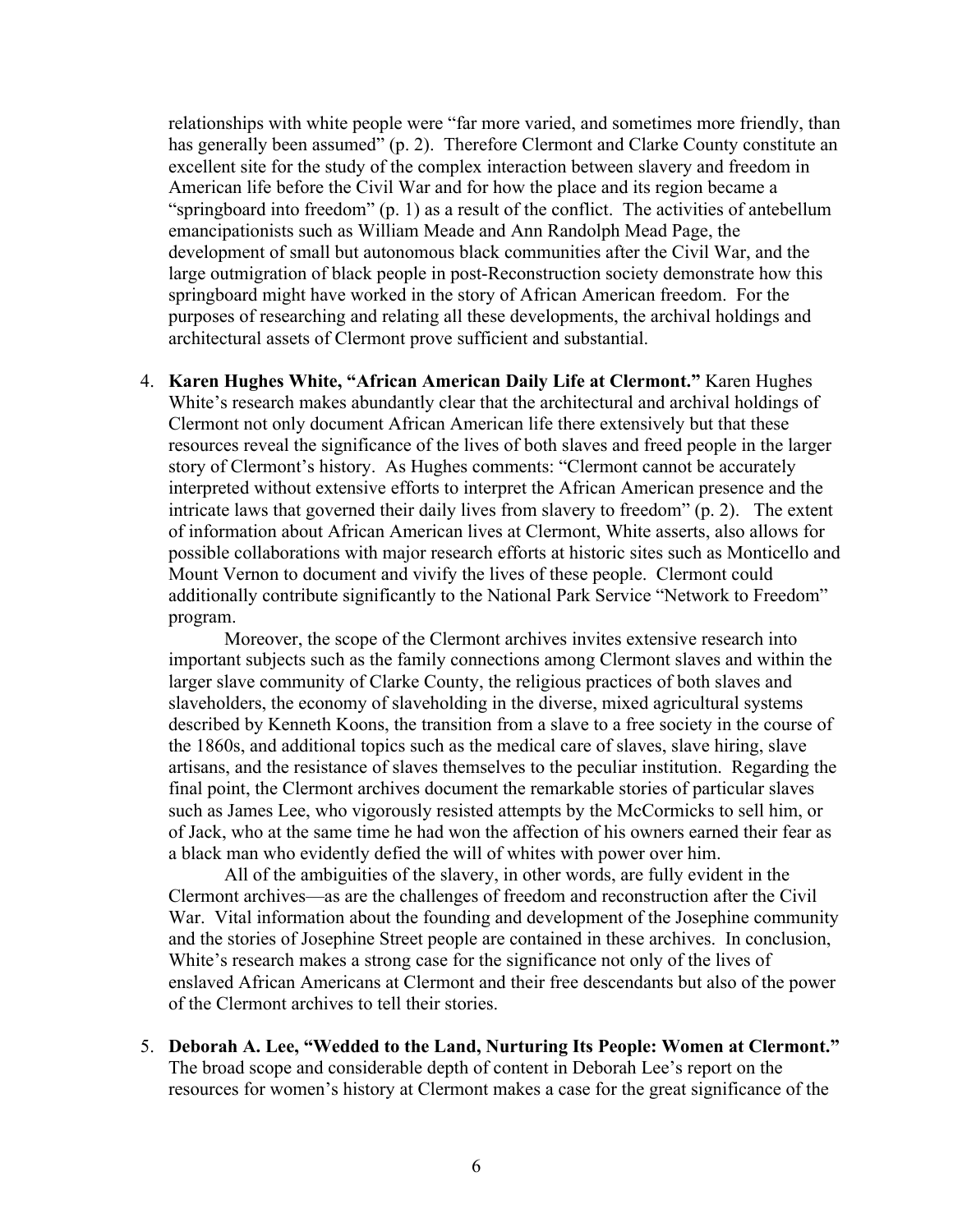lives of women documented at Clermont and the profound impact of women on life at the farm and in the communities of its region. Lee focuses on the women of the McCormick era from the 1820s through the tenure of Elizabeth Rust Williams. In addition to Williams, many remarkable women stand out in Clermont's history, about which there are ample resources in the Clermont archives to describe personal, social, and public lives. Most notable are Ellen Lane (Jett) McCormick, Josephine Williams, and Elizabeth Stribling Wright (Milton) Taylor—Edward McCormick's "Aunt Bet"—because as a frequent visitor to Clermont she was close to her sister Florinda Milton McCormick (Mrs. Dawson McCormick) as a well as Edward's wife Ellen McCormick. Aunt Bet's story by itself stands out as a vignette about family, nurturing, and childcare of not only great power and complexity in her community but also of considerable significance for American women's history nationally. Ellen McCormick operated Clermont independently for more than three decades after her husband Edward died in 1870. And the story of Josephine Williams, the African American woman after whom the Josephine Street Community was named, traces the lives of black women from slavery to freedom.

Three themes stand out in Lee's interpretation: (a) nurturing, (b) place, and (c) lineage. As Lee explains: (a) "the women cared for others physically, emotionally, intellectually, and spiritually"; (b) "the women were deeply connected to place—their homes, the land and landscape"; and (c) "they also seemed deeply interconnected with the living and the ancestors that came before them" (p. 1). These themes and the women who embody them in Lee's accounting possess extraordinary power to illuminate major issues and developments at key moments in American history such as the Civil War, the Progressive Era of the early twentieth century, and the culturally transformative era of the 1960s.

6. **Dennis J. Pogue, "Clermont: Portrait of an Evolved 'Virginia' House."** According to Dennis Pogue, the architectural significance of Clermont lies in what the structure reveals about the architectural history of its immediate area, about the larger regional architecture of the Chesapeake, and about the architectural transformations shaping the Atlantic world from the middle of the eighteenth to the twentieth century. Key to architectural change and its meaning at Clermont is the additive nature of the edifice and the reflection of discrete building campaigns in its separate structural features. In this regard, Pogue compares Clermont to some of Virginia's most famous and revered dwellings such as George Washington's Mount Vernon and Thomas Jefferson's Monticello. As Pogue observes these monuments "followed international design models and strove to meld the phases of building behind the now iconic neo-classical facades" (p. 1). Although its owners and builders were "less prominent" and the house they produced "less pretentious," Clermont "nevertheless underwent many of the same types of changes that occurred at the homes of their more famous neighbors" (p. 1).

The architectural significance of Clermont, however, lies in more than its resemblance to or association with the world-famous architectural monuments of Virginia. The independence of the various elements of Clermont and their lack of integration into an architectural whole such as exists at other additive structures including Mount Vernon render Clermont a "remarkably well-preserved palimpsest of architectural evidence and a fascinating cultural artifact" (p. 2). At Clermont the original structure of Thomas Waddlington represents an excellent model of contemporary planter architecture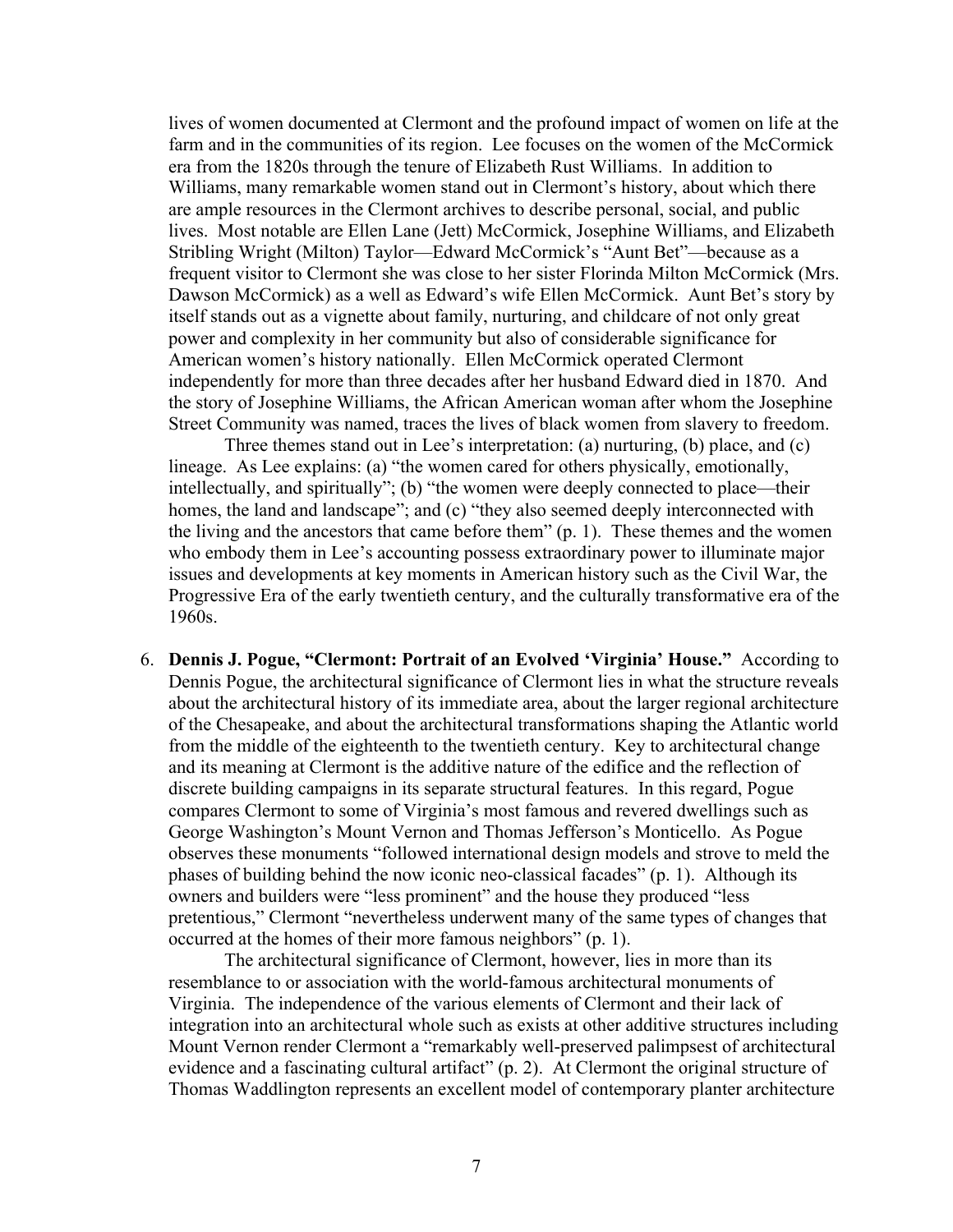throughout the Chesapeake region extending apparently as an outlier in this case into the Shenandoah Valley. Each addition including the dining room, kitchen, central passage, two-story stone pile, and various porches or outbuildings reflects trends evident throughout not only the Shenandoah Valley but also across the Atlantic world. At Clermont, however, expressions of these trends achieve a spatial autonomy and architectural distinction that renders the structure as unique as it is typical. This remarkable combination of elements in a single structure allows Clermont to stand out as an exceptional site for architectural research and material culture education in Virginia.

#### 7. **Maral S. Kalbian, "From Wadlington to Williams: Clermont as an Evolving**

**Homestead."** Maral Kalbian's analysis of the architectural history of Clermont from the point of view of its occupants and from the perspective of its context in the material culture created by other dwellings and structures in the region confirms the contention that Clermont is "one of the best understood houses in the state when considering its original construction and subsequent additions and alterations" (p. 1). Thus the architectural significance of Clermont arises from the clear articulation of its construction history and with the help of accurate dendrochronological dating, the association of distinct building campaigns and structural elements with particular owners. The social history of architectural space and room use as expressed at Clermont therefore provides an extremely important research opportunity for the dwelling as a study site.

The significance of Clermont within the larger architectural history of its region also arises from the regional context of the structure, its various elements, and their builders. Extensive knowledge gained in the study of the social and material cultural history of Clermont can assist in illuminating the architectural meaning of other structures contemporaneous to Clermont in each of its building phases in the same way that information about building practices throughout the region can be brought to bear on the further exploration of Clermont's architectural significance. In sum, it is the clarity of the associations among the building history of Clermont, the social history of its builders, and the important architectural contexts in which the building of Clermont progressed that establishes the site as an architectural expression of great significance in the history of American architecture. Maral Kalbian also includes the slaves quarters and the meat house in her evaluation of architecture at Clermont arguing that the excellent state of preservation of both structures and their unique construction add to the architectural significance of the site.

8. **Peter Wallenstein, "Law, Medicine, and Clermont."** Peter Wallenstein chronicles the long history of men and women who owned Clermont, lived there, or were associated with it and who also practiced either law or medicine. Wallenstein's catalogue of lives and careers by itself speaks to the significance of the site for telling the stories of law and politics in Clarke County, the history of medical practice, or the struggle of women to establish themselves in a legal profession that well into the fourth quarter of the twentieth century remained an exclusive preserve of men. Many of the lawyers and doctors were members of the McCormick family who traced their origins in the region to Dr. John McCormick and include Francis, Cyrus, Province, Charles, Hugh Holmes, Marshall, Albert Montgomery Dupuy, and James Jett McCormick. Involved in the settlement of the Shenandoah Valley and many of its most significant events such as the founding of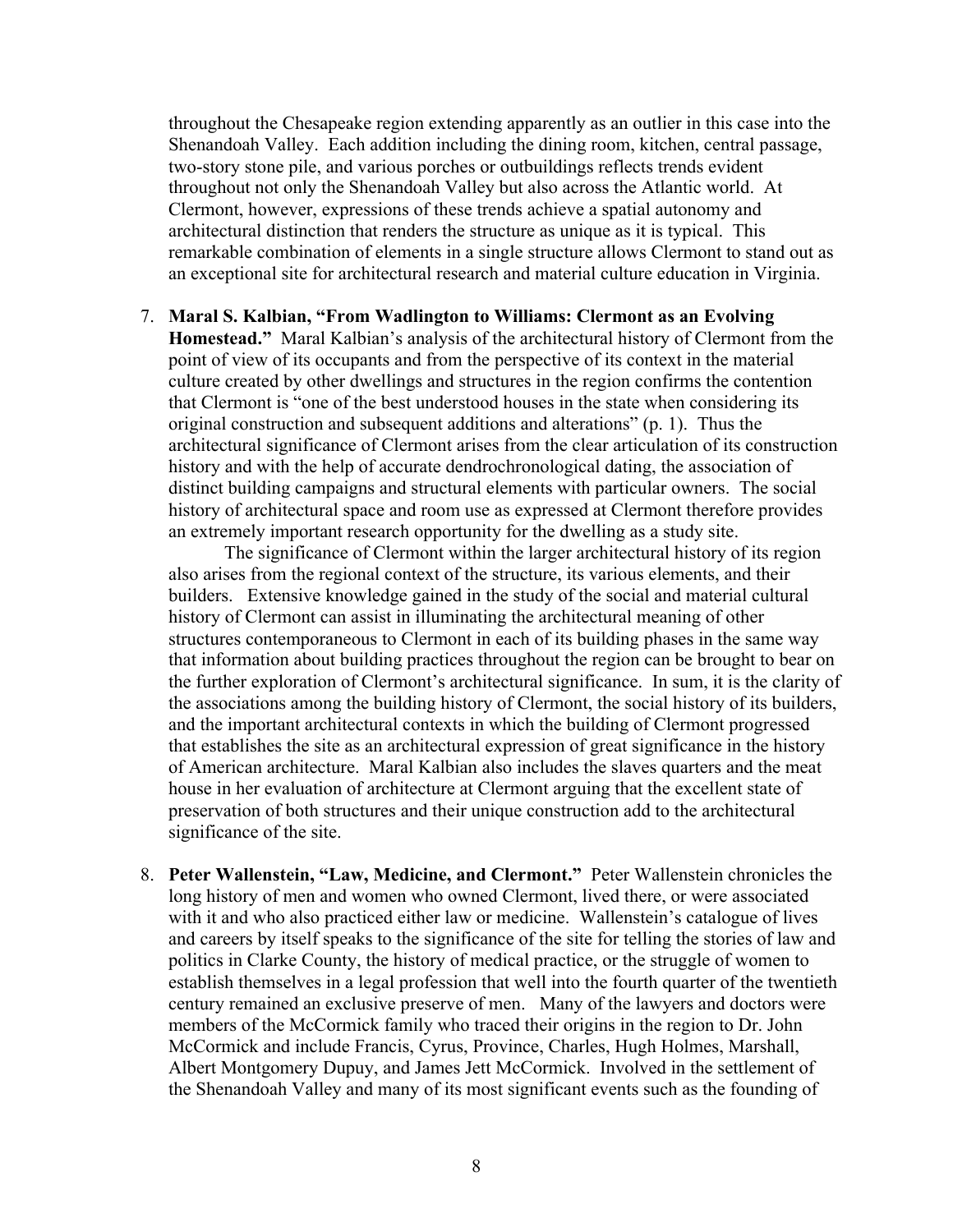Clarke County in 1836, the Civil War, or the reconstruction of the region during the postwar epoch, these men provide the means for writing a larger history of Clermont and Clarke County.

Critical to these personal stories, however, would be the Clermont women in the law who before 1920 were prevented from attending law school or practicing law as members of the bar. Although never trained as a lawyer but serving as a juvenile court judge from 1924 to 1931, was Rose Mortimer Ellzey MacDonald, who was also an educator serving as supervisor of Clarke County's rural schools and author of several histories of the South for young readers. Elemental to Wallenstein's thesis, however, is Elizabeth Rust Williams, whose McCormick connections apparently suited her for the law and by the early 1980s provided a legacy sufficient to sustain her as the first woman lawyer in Clarke County in company with her colleague Mary Ellen Kerr. It was Williams, of course, who established Clermont as an estate designated for public use and who could serve as a medium for continuing the discussion Deborah Lee began on issues of gender and public service in connection with Clermont.

9. **Joseph W. A. Whitehorne, "Clermont as Military Witness."** Like Peter Wallenstein for the fields of law and medicine, Joe Whitehorne finds that the owners and occupants of Clermont with significant military careers span two and one half centuries and touch upon major aspects of American military history. People associated with Clermont participated in every American war from the French and Indian War to World War II, and some played very prominent roles in American military life. Whitehorne concludes that beginning with the Spanish-American War of 1898 the careers of members of the interrelated McCormick and Williams families plot the rise to global power of the American nation and trace the course of world history in developments that have come to be regarded as defining the American century.

The significance of Clermont during the Civil War derives from its proximity to major campaigns such as Antietam and Gettysburg as well as to the worst wartime atrocities associated with the guerilla campaigns of Major John Singleton Mosby. Both Edward McCormick, the exemplar of high farming according to Ken Koons, and his nephew, Province McCormick, served in the Confederate Army, the former as depot quartermaster and the latter as a cavalryman. Other prominent Clermont men played important roles in America's wars beginning with Edward Snickers in the French and Indian War and his son William in the American Revolution.

As in the field of law, it was the McCormicks and Williams who beginning with the French and Indian War provide stories and historic resources with which major aspects of American military and national history can be told. Five of Dr. John McCormick's sons saw military service in the French and Indian War and the Revolution. Two of the family patriarch's grandsons, Province and William, served in the War of 1812. Most notable and distinguished was the service of Albert Montgomery Dupuy McCormick in the Spanish American War, of Lloyd Williams in the World War I, and finally Lynde D. McCormick in the First and Second World Wars. Williams has become an icon of U. S. Marine heroism earning the U. S. Silver Star at Bellaeu Wood and shortly before his death proclaiming "Retreat, Hell! We just got here!" a phrase now engraved in stone on the frieze of the National Marine Corps Museum. Lynde D. McCormick also served in the U. S. Navy in World War I and remaining in the service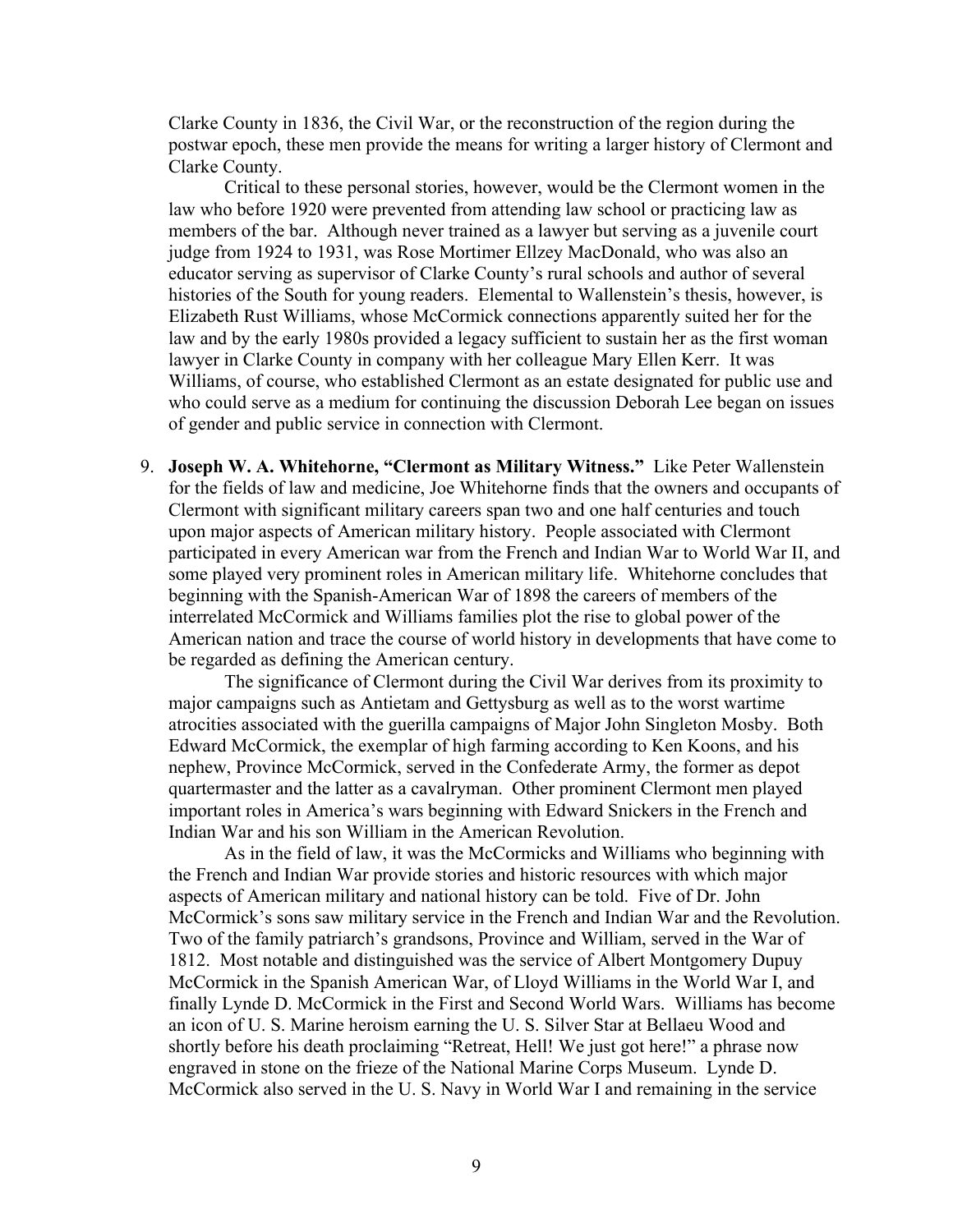rose to battleship command in World War II and later during the Cold War to Chief of Naval Operations and head of NATO naval forces. So it is with good reason that Whitehorne attaches national and international significance to historic events witnessed by Clermont through a remarkable cast of military leaders associated with it.

**Summary: The Historical Significance of Clermont:** The summary consensus among all these scholars and investigators is that the historical and architectural resources of the Clermont estate are sufficient to establish its significance locally, regionally, nationally and in some cases internationally according to each of the themes identified by the board of directors. Moreover, the conjunction of these themes in various ensembles creates additional broad areas of historical significance.

Most notable among these broad areas would be the theme of **agricultural and economic activity**. Clermont was settled as an outlying plantation of an extraordinarily profitable Virginia system of tobacco production during the British colonial period. Architectural associations link the earliest phases of construction at Clermont to building practices in tidewater, Virginia. The early owners of Clermont, however, quickly made a transition to the mixed grain and livestock farming characteristic of the Shenandoah Valley. Economic diversification often including by-employment was key to this success. The career of Edward Snickers as a civilian contractor, paymaster, and commissary officer in the French and Indian War and American Revolution testifies to the role Clermont has played in shaping a system of agricultural production and marketing that characterized the American economy in the period of the early Republic and the market revolution that shaped it. Diversification was certainly the defining feature of the period of high farming that defined the economy of the Shenandoah Valley by the mid-nineteenth century in which slave labor was incorporated into the system of mixed grain and livestock production. This system, personified by the family of Edward McCormick, integrated domestic and agriculture production in which Clermont emerges as one of the most productive farms in one of the most productive agricultural regions in the United States at that time. Because mixed farming integrated family and commercial farming, the theme of agricultural significance also embodies the productive lives of women and slaves and creates a material culture of economic intensification. In this manner, the agricultural and economic significance of Clermont encompasses most of the thematic areas addressed in this report, most notably agriculture, architecture, women's history, and African American history. Insofar as economic diversification has assumed extraordinary importance in today's twentyfirst-century system of private contracting, small business, and autonomous employment, the historic significance of Clermont in this regard has important implications for public and community history in the multitude of examples in the Clermont archives of how its people bent and adapted to economic circumstances and opportunities in the past. Asking the question of how someone like Edward McCormick might have responded to today's opportunities for utilizing alternative energies or for recycling waste products as soil nutrients can actually help guide contemporary decision making in an agricultural community such as Clarke County remains today.

Integral to Clermont's agricultural significance is the thematic area of **architecture and material culture**. Here too, the historic importance of a number of themes converge in an important interpretative opportunity at Clermont. As both Dennis Pogue and Maral Kalbian demonstrate, Clermont is not only one of the most thoroughly studied buildings in Virginia but the additive nature of its structure spanning more than two hundred years of history gives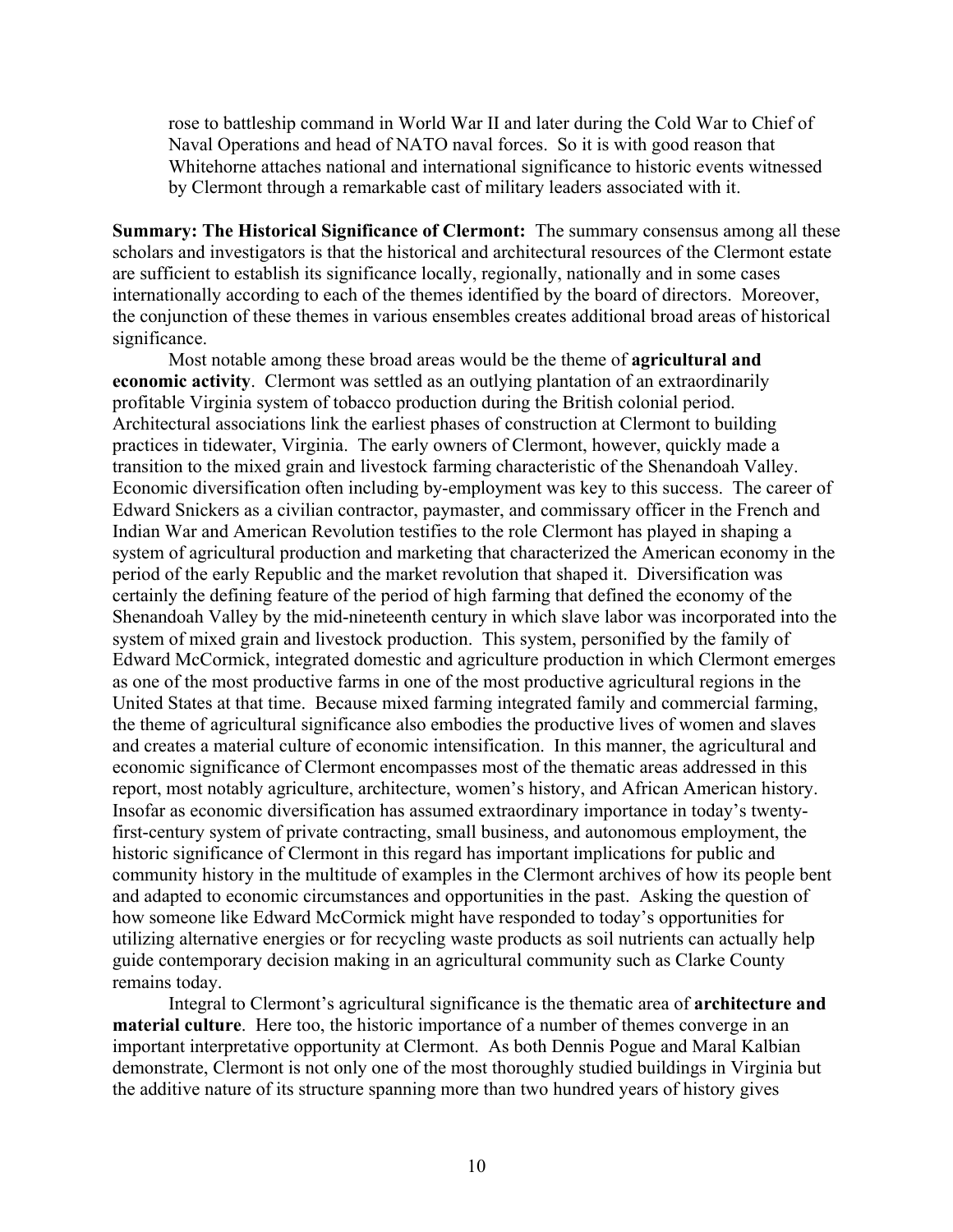meaning to each building campaign at the site in the human terms of its owners' and occupants' ambitions or values and in the cultural terms of those fundamental movements reshaping the material culture of the Atlantic world during this long period. Agricultural activities, the lives of women, and the labor of African American slaves all find expression in the architecture of Clermont.

So do the **lives of notable people.**As this report makes clear, critical to establishing a vigorous and sustainable role for any cultural institution in America today are the historically important stories that define a site and shape its significance. In the absence of a single life of extraordinary historical importance, Clermont has the opportunity to explore and present the lives of numerous ordinary people who lived through periods of extraordinary stress or possibility at the site. Already mentioned, for instance, the experiences of Edward McCormick during the Civil War or Edward Snickers during the American Revolution identify realms of historic significance in which defining moments in history become real in the lives of otherwise plain folk. This claim can be made particularly for the lives of women and African Americans who lived through these as well as other periods and who demonstrated an outstanding capacity to seize initiative to manage agricultural enterprises, found new communities, fight oppression, strike a blow for freedom by resisting slavery, or find independence, in one notable instance as the first woman lawyer in a community. The extraordinary lives of Clermont people and families in the fields of law and military service are amply documented in this report and in the cases of individuals such as Lloyd Williams or Lynde D. McCormick assume proportions of great national and international significance.

And finally, the historic significance of Clermont rises in importance with what Deborah Lee identified as an ever-magnifying **power of place** in shaping people's lives, in nurturing others, in consolidating family lineages of domestic, professional, and public service, and providing a particular place—Clermont—with a role to play in a community that can be as sustainable as it is profound. Clermont is a place where numerous stories can be told, each significant in itself but creating as an assemblage a legacy of great historical significance.

## RECOMMENDATIONS:

Along with the brief of assessing the significance of Clermont's historic resources, each scholar participant was asked to envision how these resources might be best put to use in shaping Clermont's future mission. At the Clermont Forum Evaluation Session, participants reconsidered the two questions that shaped the Forum in June ("What is the significance of the historical theme upon which you are working as it is articulated in the archival, material, and oral history resources of Clermont?" and "What is the public value of knowledge within your thematic area for Clermont and its community?") Additionally participants were asked to provide advice on a third question: "What are the implications of answers to these two questions for planning for Clermont as a public resource." Recommendations offered in individual papers and collectively as a consensus of the Evaluation Session follow:

1. **Kym Rice, "Out with the Old, in with the New: Rethinking Clermont as a Historic Site."** Rice offered numerous recommendations on her own behalf based on her expertise as a museum professional and professor of museum studies. Her paper makes clear that the kind of success for which Clermont as a cultural site strives requires that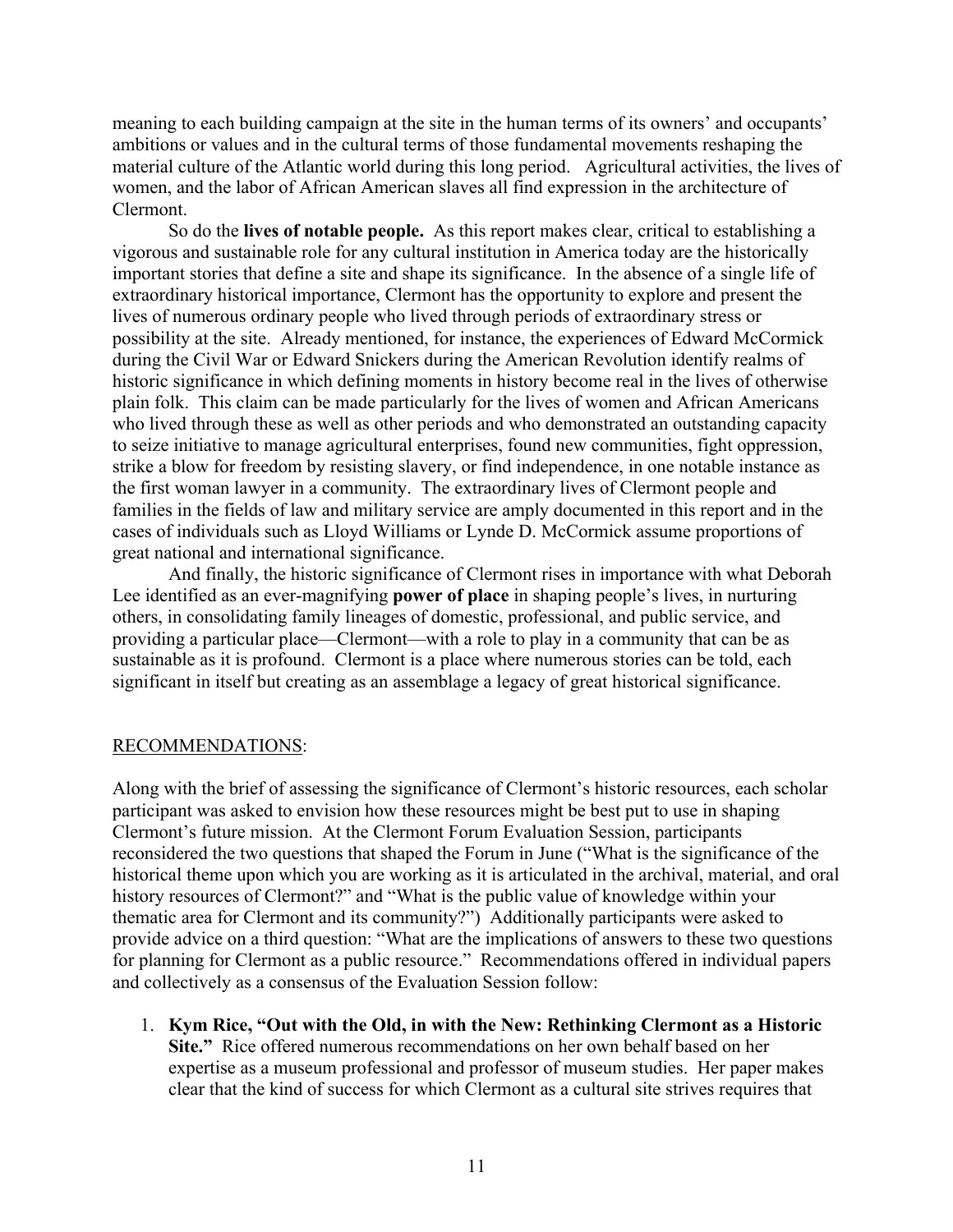institutions embody a compelling story and that they fully engage the contemporary life of the community. More specifically, Clermont could:

- a. participate in joint ticketing arrangements and thematic tours with area museums and cultural institutions,
- b. employ theatrical presentation, social media, and new technologies to reach a wider public,
- c. develop innovative and imaginative public programming that supports community initiatives and efforts,
- d. engage in partnership arrangements with other cultural or civic institutions to share space, programs, and staff,
- e. create recreational programs and cooperative gardens for the benefit of community health and nutrition,
- f. explore partnerships with educational and community arts organizations for the development of arts and artisan programming and instruction,
- g. repurpose itself as a center for sustainable agriculture,
- h. cooperate with the Josephine School Community Museum in the interpretation of African American life in the Shenandoah Valley, and
- i. interpret Clermont's story by developing exhibit space within the Clermont house.
- 2. **Kenneth E. Koons, "Farming at Clermont during the Age of Grain: The World of Edward McCormick."** Insofar as productivity, diversity, flexibility, and sustainability characterized the agricultural system at Clermont during the Age of Grain and high farming in American agriculture, the history of farming on the estate provides a wealth of examples illuminating contemporary concerns for the future of agriculture in areas like Clarke County striving on the one hand to capitalize on proximity to major urban markets and on the other to preserve agricultural open space and the rural ways of life that sustain it. If Clermont were to become an experimental or demonstration farm modeling sustainable agriculture in new farm-to-market consumer economies, then its own, welldocumented history provides invaluable resources for demonstrating the efficacy and efficiency of high productivity, diversity, general mixed farming, sustainability, and the combination of market responsiveness and resistance to industrial farming so characteristic of nineteenth-century agriculture in its best and highest form. How someone such as Edward McCormick might have responded to the kind of opportunities availing themselves to Clermont today such as the use grey water and fertilizers from neighboring sewage treatment plants, the production of whiskey from farm-raised products such as barley, corn, or rye, the provision of educational resources for regional school systems, and so forth can provide a guide for the future development of Clermont not only as a demonstration farm modeling sustainable agriculture and alternative energies but also as a state historic site. More specifically Koons suggests that Clermont could:
	- a. market historic products such as stone-ground flours, beef, pork, lamb, whiskey, apples, cider, pork, truffles, range-fed poultry, honey, wax, wool, milk, cream, cheese, yogurt, soaps, lotions, grass-fed lambs, wool and many other commercially viable goods deriving from the "symbiotic interdependence" of general mixed farming;
	- b. offer farm stays and vacations with on-site bed and breakfast accommodations;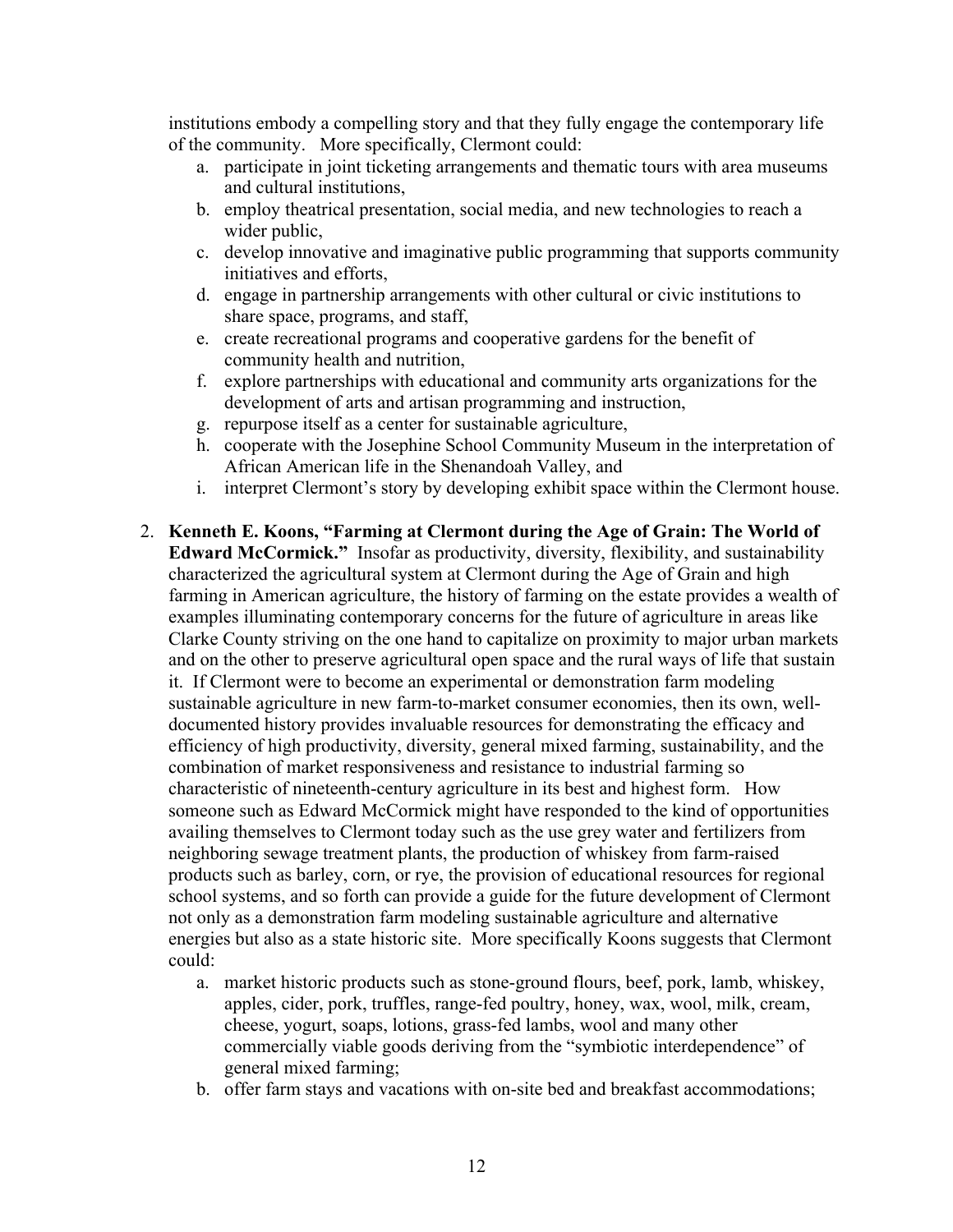- c. develop a scholarly center for the study and practice of historic agricultural techniques in relation to issues of agricultural sustainability and alternative energy so important today; and
- d. serve as a visitor center for agricultural tourist in the Shenandoah Valley.
- 3. **Melvin Patrick Ely, "House of Bondage, Springboard into Freedom: Clermont and Clarke County's Black Community."** Clermont, according to Ely, is particularly well situated to research and interpret two important themes in the history of the region: black self-help in churches, schools, and community institutions; and interracial relations. Ely illustrates the latter point with examples of how the complex interactions among members of the McCormick family and the African Americans of Josephine Street have been misinterpreted and how misconceptions about racial tensions have complicated black-white relations that were in fact more friendly and mutually respectful than appearances would allow. Both endeavors ought to be pursued only in partnership with the Josephine Street Community Museum "to present the *entire sweep* of Clarke County's black history" and only with the "participation of black residents of Clarke in every step" (p. 7). As for "practical ideas . . . for disseminating the history of black (and white) life at Clermont and in Clarke County" (p. 12) Ely recommends:
	- a. driving tours of African American life, neighborhoods, and sites of historical importance;
	- b. interpretative signage for these sites;
	- c. educational visits by students to the Josephine Street Community Museum; and
	- d. a possible Clermont summer camp devoted to African American history.
- 4. **Karen Hughes White, "African American Daily Life at Clermont."** Karen Hughes White makes a strong case that the archives and architecture of Clermont possess remarkably rich resources for "those seeking a better understanding of roles and endurance of the once enslaved people of Clermont and the transition into reconstruction and the settlement of Josephine City" (p. 18). The most significant recommendation emerging from White's work is that these resources ought to become the core of a major research effort and that this effort could be accompanied by an extensive series of public programs and interpretative exhibits on the lives of African Americans both slave and free. Such an undertaking would position Clermont to join the ranks of major historic sites in Virginia such as Monticello, Mount Vernon, and Montpellier in a larger effort to illuminate the story of African Americans in both Virginia and the nation.
- 5. **Deborah A. Lee, "Wedded to the Land, Nurturing Its People: Women at Clermont."** Deborah Lee keys specific recommendations for the future of Clermont and affiliated public programming to the inner history of woman at or associated with the site. Cast as recommendations, Lee's three themes of nurturing, place, and lineage constitute a mission "to nurture members of the community in a holistic way that includes body, mind, and spirit; to help them connect with the land, landscape, and growing things; and to help them engage in the present and build the future in a conscious way that is sensitive to the needs and aspirations of the community" (p. 1). In taking this approach to recommendations Lee provides insightful and influential methods by which the history of Clermont can be brought to bear on the needs and issues of the present. More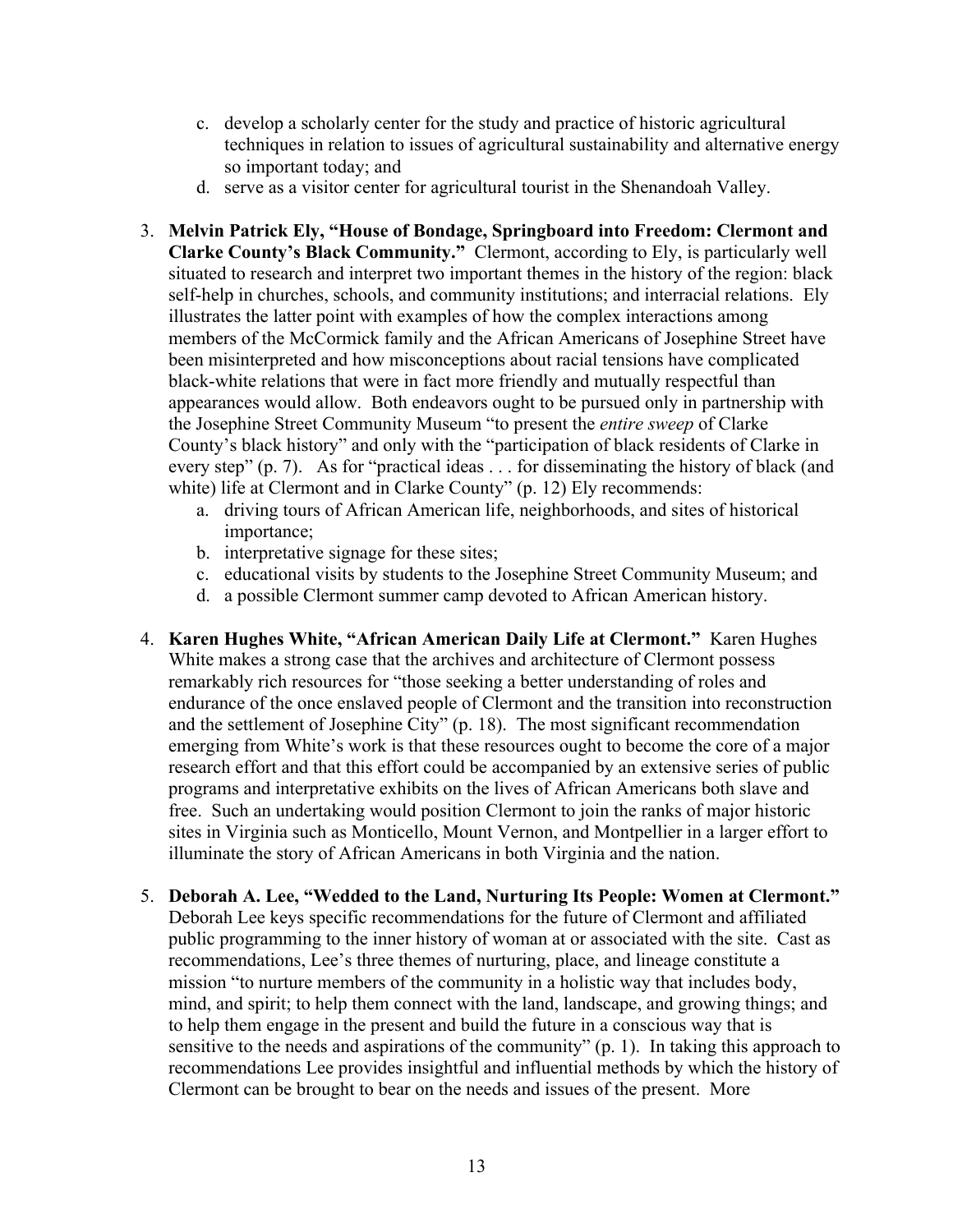specifically, she suggests that in the future Clermont could develop a true community garden not of individual plots but of shared land and efforts. As exemplified by the historic women of Clermont, foodways could become a special concern of the historic site through public programs addressing not only what people ate but the places and means by which historic figures also produced and prepared their own food. Special programming for children could encourage young people to begin thinking along these lines. And the continuation of a farm apprentice program could encourage future farmers to look to the past of what Ken Koons called the "Age of High Farming" for models of sustainable, energy-efficient, alternative farming today.

- 6. **Dennis J. Pogue, "Clermont: Portrait of an Evolved 'Virginia' House."** According to Dennis Pogue, recommendations concerning the public uses to which Clermont would lend itself emanate from its status as an "unparalleled example of an evolved  $18<sup>th</sup>$ -century house for which more precise dating evidence has been found than anywhere else [in Virginia] to date" (p. 12). By "evolved" Pogue refers to the additive process of construction by which Clermont developed across more than two centuries in the clear articulation of discrete structural elements and building campaigns. This clarity lends Clermont exceptional value for architectural study and research, and Pogue recommends that the value of Clermont for material culture scholarship be fully explored and developed. This could be accomplished through additional sponsored research or through academic programs such as future Clermont Forums on the architectural significance of the site and its appurtenances. These forums should produce collaborative publications. A major objective in these undertakings would include "understanding how Clermont fits within the local context of the  $18<sup>th</sup>$ -century architecture of Clarke County and of the Upper Shenandoah Valley" (p. 11). As more information and knowledge about Clermont is thus attained, its educational value will be enhanced accordingly, and Pogue recommends that instructional programs for the property and its architectural resources be developed for distribution to local educational institutions and more broadly through electronic and other new media.
- 7. **Maral S. Kalbian, "From Wadlington to Williams: Clermont as an Evolving Homestead."** Maral Kalbian is cognizant that the specific architectural features of Clermont—the clarity of its construction sequence in relation to its occupants and to the regional environment of comparable structures—constitute its architectural significance and evoke recommendations for its additional study. More broadly conceived, however, the research agenda for Clermont should be promoted as an important opportunity for architectural historians and their students. Clermont could thus become one of the foremost study centers for the examination of material culture and architectural change in Virginia. Incorporating the slave quarters in this vision would additionally permit the integration of African American history into the study of Clermont and its cultural region.
- 8. **Peter Wallenstein, "Law, Medicine, and Clermont."** Implicit in Wallenstein's chronicle of men and women who practiced medicine and particularly law at Clermont is the recommendation for furthering research into the family associations of the estate and in the prominent example of the McCormicks, into the cultural associations among family, place, and profession. In the cases of medicine and law this research could lead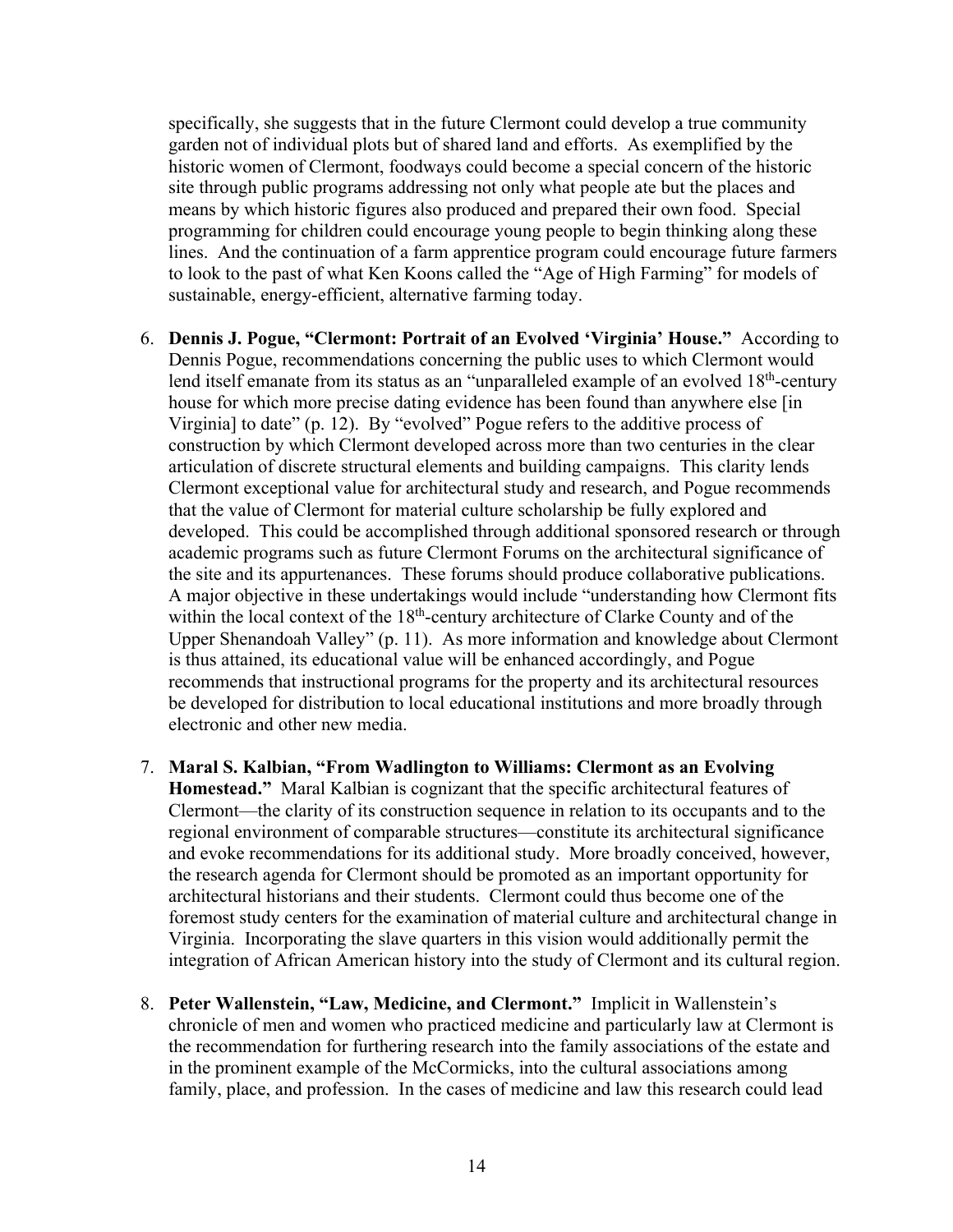in many varied directions from themes of diet and health to history and politics. Wallenstein encourages us to ask, as Deborah Lee did, how the historical influences of place and lineage nurtured so many men and women who pursued the law not only as lawyers but also as judges and commonwealth attorneys.

**9. Joseph W. A. Whitehorne, "Clermont as Military Witness."** If the association of family, place, and profession centered in Clermont governs the significance of the estate in American legal history, then it would clearly be Joe Whitehorne's recommendation that the role of the McCormick and Williams families be given a prominent place in the interpretation of American military history as it can be revealed at Clermont. In Whitehorne's vision, military history includes but also exceeds the chronicling of conflict to explore subjects such as the pardoning of Confederate leaders after the Civil War, the inflation of hostility in the partisan warfare exemplified by John Singleton Mosby, the logistical challenges of supplying mass armies faced by the likes of Edward McCormick, and the roles of civilian government thrust upon military forces in post-conflict situations. That members of the McCormick and Williams families helped shape the national history of the United State as it rose to global significance through the expansion of sea power during the early twentieth century and to the status of a super power as a result of World War II represents an important opportunity to become a widely recognized center for the exploration of these developments in American history and life.

**Summary: Recommendations for the Future of Clermont:** The recommendations emerging from the Clermont Forum are all based upon the historical significance of the site as previously described in this report. The historic significance of Clermont and recommendations for its future therefore go hand in hand, and the value of the recommendations is keyed to the significance of the estate's archival and architectural resources.

- 1. **Clermont Forum**: The Clermont Forum held in June 2011 as the principle element of the project described in this report could be regarded as the first in a series of forums on topics related to the historic themes investigated herein. A forum in 2013, for instance, could be developed on the agricultural history of Clermont and the implications of general mixed farming for contemporary agricultural movements including farm-to-market production and the utilization of alternative energies. All future forums should explore how the historic and architectural resources of Clermont can be developed and brought to bear on important issues of contemporary concern in the region, state, and nation. These resources are sufficiently broad to embrace most issues confronting the community or the world today. Clermont could, therefore, become a central place for asking large questions of small places or in the contemporary cliché, for "thinking globally and acting locally."
- 2. **Current Clermont Forum participants** could be asked to serve as consultants to Clermont in the future. They could additionally be invited to constitute an academic advisory board for the project. Current participants could also help identify additional consultants or advisory board members.
- 3. **Publications**: The papers written by the Clermont Forum participants were intended as reviews or reports and not publishable essays, but each participant could be encouraged to revise his or her work and publish it in a peer-reviewed journal in an appropriate field. Taking perhaps five years, this process could then yield a set of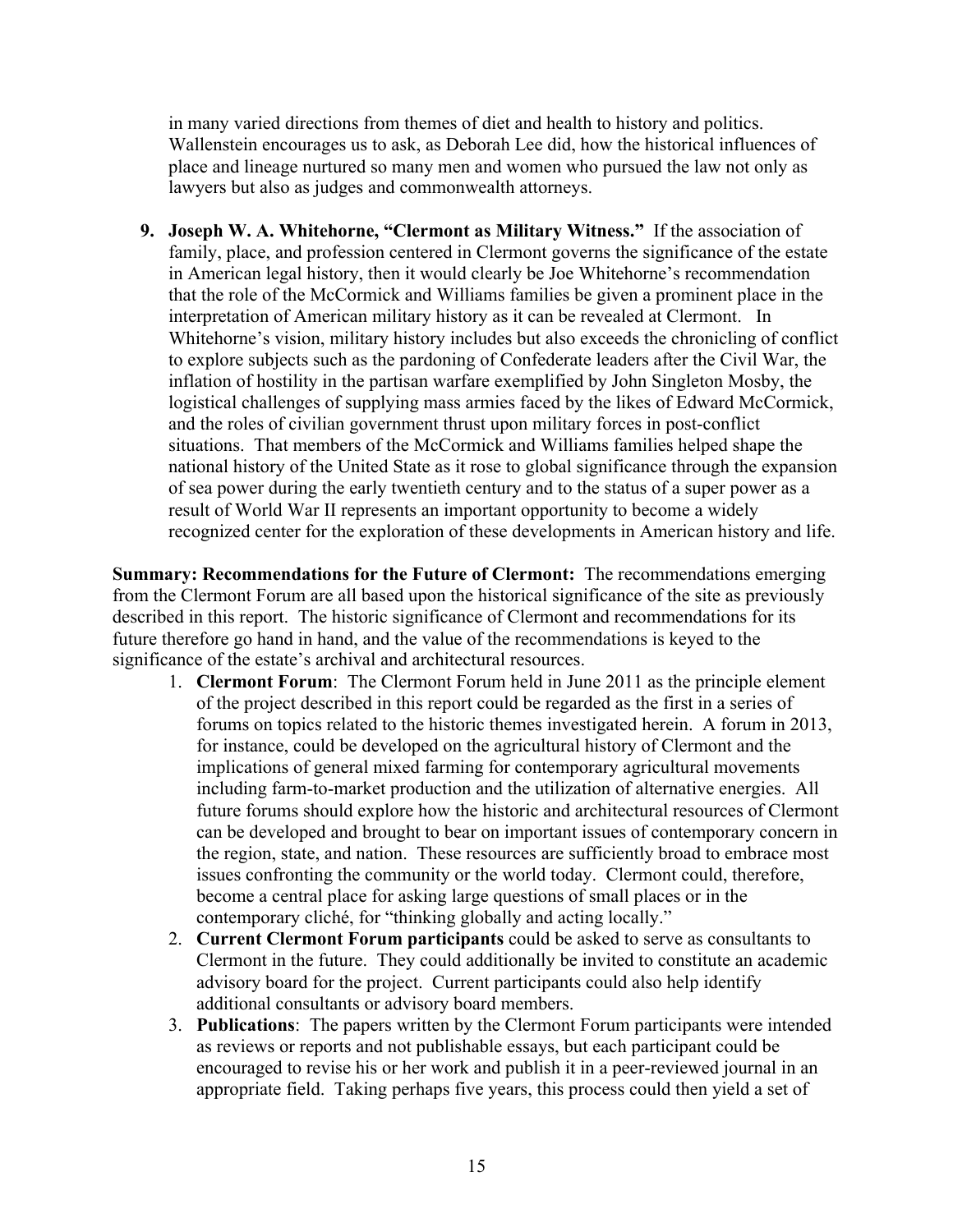essays that could be brought together and republished in a distinctive volume attesting to the historical significance of Clermont and establishing the academic credentials of the institution.

- 4. **Compelling stories** were one of the essential ingredients described by Kym Rice for the success of museums, historic sites, and cultural institutions. The Clermont Forum identified a number of stories of key individuals and their representative themes including those of Edward Snickers or Edward McCormick and the provision of armies during time of war, Edward McCormick and the Age of High Farming in American economic history, Jim Lee and the resistance to slavery, Josephine Williams and the transition from slavery to postbellum African American community life, Ellen Jett McCormick and farm management by women, Aunt Bet and the nurturing of children, Lloyd Williams and heroic military service, Lynde D. McCormick and American naval power in the Cold War, or Elizabeth Rust Williams and courageous women practicing law. Telling these stories could be the objects of Clermont publications, interpretive exhibits, and public programs. New media and communications technologies including on-line publication ought similarly to be explored for presenting these stories to Clermont's varied audiences.
- 5. **Community engagement** constitutes another area identified by Kym Rice and advocated by other Forum participants as essential for the planning process at Clermont. Numerous suggestions arose in planning, executing, and evaluating the Forum as valuable for effecting a close engagement between Clermont and its immediate community in the Shenandoah Valley and with the varied imagined communities of its larger audience. Clermont could
	- a. establish a series of public programs including lectures, seminars, demonstrations, or living history experiences addressing the themes of its archival and architectural resources;
	- b. partner with local institutions in educational, recreational, environmental, medical, and therapeutic programs;
	- c. develop a visitor center for agricultural tourism in the Shenandoah Valley;
	- d. collaborate with major historic sites in Virginia including Mount Vernon, Monticello, and Montpellier in the development of interpretive programs concerning slavery and freedom, agriculture, architecture, and other important historic themes;
	- e. assist in the creation of a network of African American historic sites in the Shenandoah Valley or more extensively throughout Virginia; and
	- f. institute programs addressing issues of race relations in association with the Josephine Street Community Museum that could include homecomings for descendants of the slaves who labored at Clermont.
- 6. **Demonstration or Experimental Farm for Sustainable Agriculture and Alternative Energies:** A consensus among Forum participants was that Clermont possesses an excellent opportunity to draw as deeply on a legacy of high farming in the Shenandoah Valley as on contemporary interests in sustainable farm-to-market agriculture and alternative energies to create a demonstration or experimental farm to serve as a model for rural community development in the Shenandoah Valley. Specific recommendations in this regard include the continuation and expansion of agricultural internships to train young people in new farming techniques; the